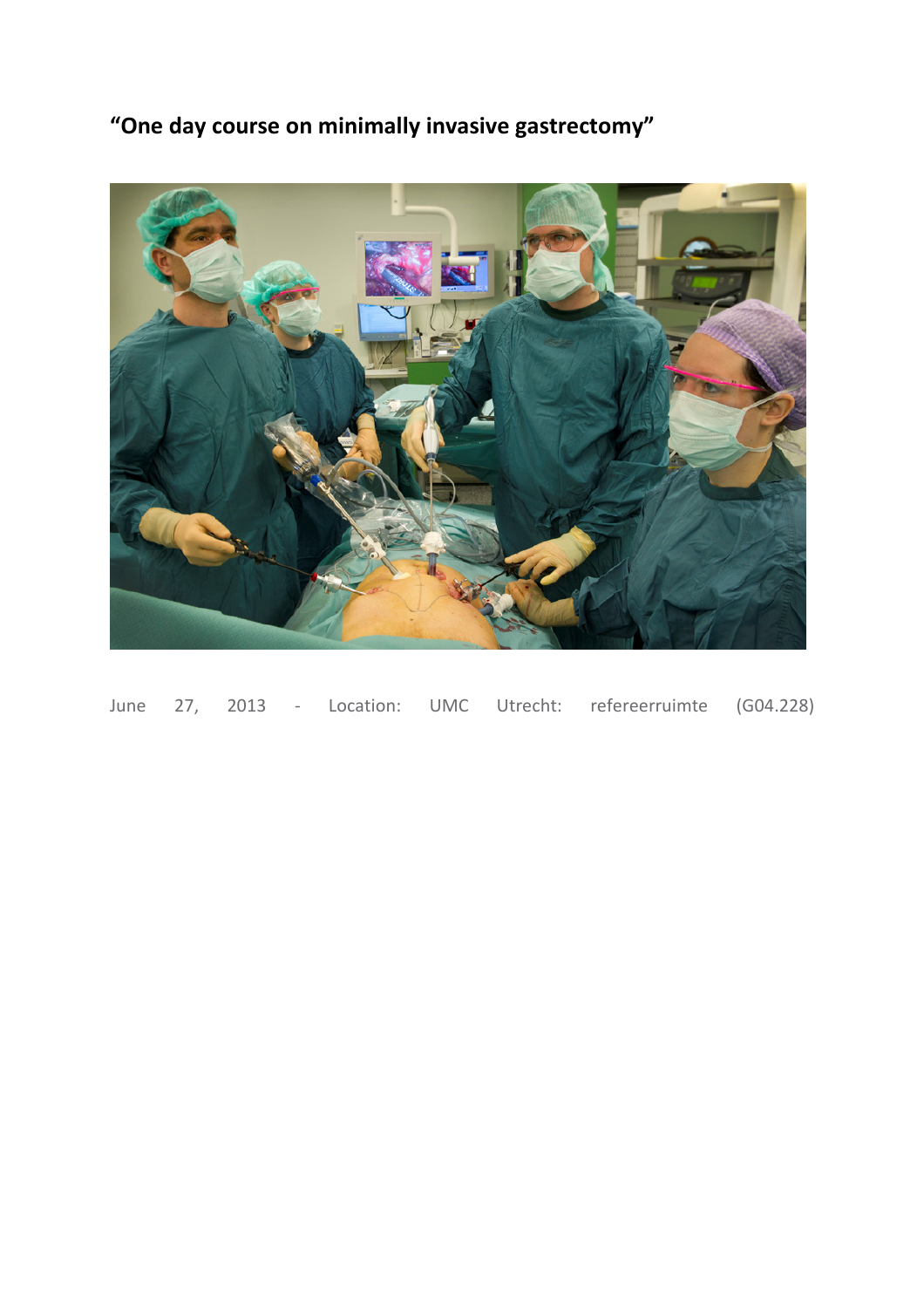#### Introduction

After three consecutive courses on minimally invasive esophagectomy, we will focus this year on minimally invasive gastrectomy. This type of surgery is not widely performed and has been developed in the UMC Utrecht to decrease morbidity and hospital stay without compromising oncological outcome. These operations can only be successful when performed by a team of specialized surgeons, anesthesiologists and OR nurses.

This day is an introduction to minimally invasive gastrectomy, showing the vast possibilities as well as potential pitfalls. For that purpose, surgeons together with their nurses are invited. We are fortunate to have several experts-in-the field to cover the whole spectrum of minimally invasive gastrectomy in the morning sessions. In the afternoon, participants will have the opportunity of hands-on experience in small groups, using cadaver as well as custom made models. Conventional endoscopic systems and new surgical techniques will be available during these hands-on sessions.

We hope to see you on this fourth hands on course on minimally invasive Upper GI surgery.

Prof. dr. Richard van Hillegersberg

Faculty:

Prof. dr. Ronald L.A.W. Bleys, Anatomist, UMCU, Utrecht Prof. dr. M.A. Cuesta, Surgeon, VU Medical Center, Amsterdam Dr. J.P. Ruurda, Surgeon, UMC Utrecht Dr. S. de Gendt, Surgeon, OLV Hospital, Aalst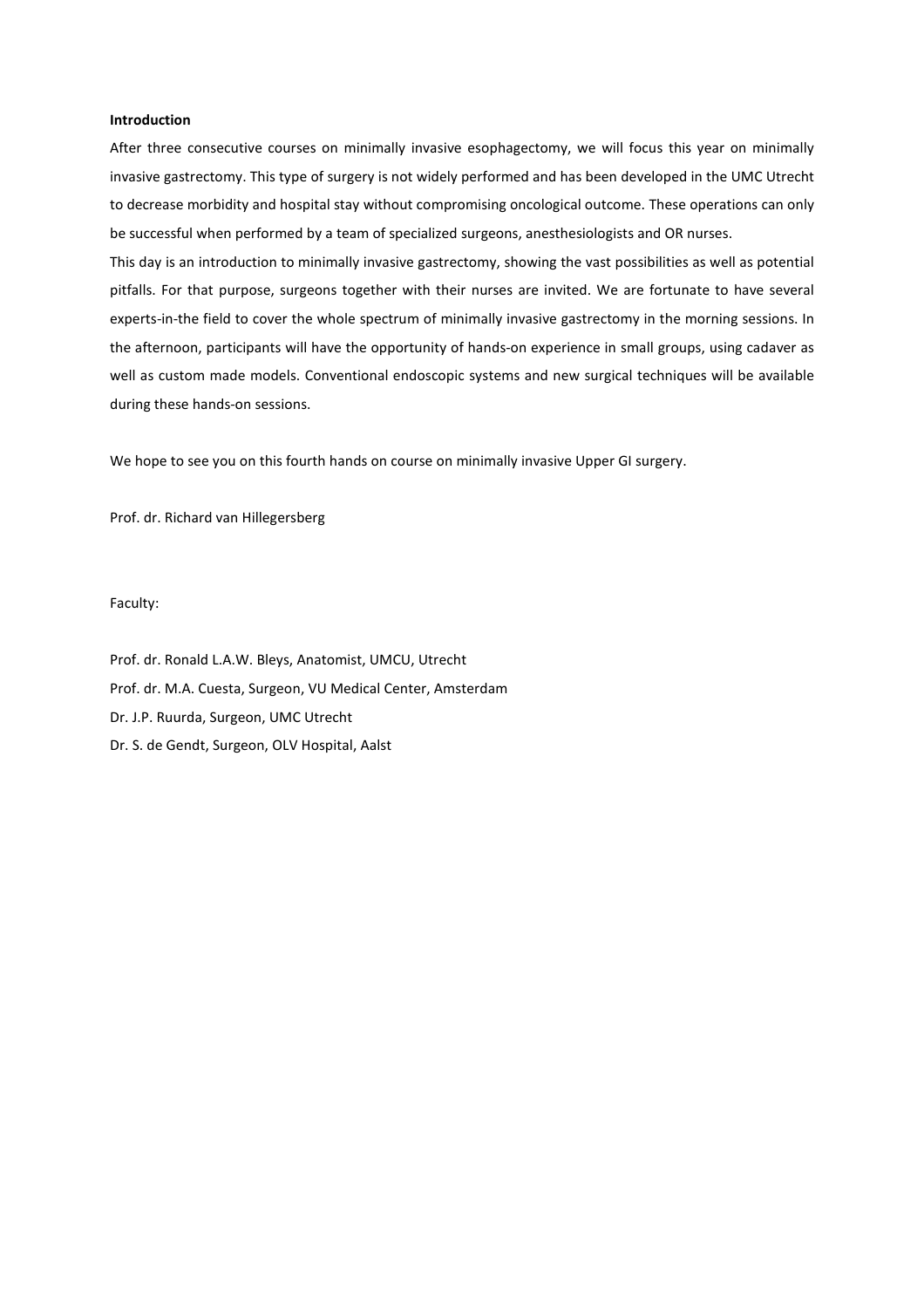# 10.00-13.00 Session I: Gastric cancer treatment

Location: Refereerruimte stafgang Heelkunde UMC Utrecht, G04.228

# 09.30 - 10.00 Registration and coffee.

# 10.00 - 10.05 Opening

Richard van Hillegersberg

10.05 - 10.25 Minimally invasive gastrectomy versus open gastrectomy: less is more? Jelle P. Ruurda

10.25 - 10.45 New surgical techniques for minimally invasive gastrectomy. Steven de Gendt

10.45 - 11.00 General discussion

# 11.00 – 11.30 Coffee

11.30 - 11.50 Minimally invasive gastrectomy: tips, tricks and pitfalls. Richard van Hillegersberg

11.50 - 12.10 Introduction to surgical anatomy Ronald L.A.W. Bleys

# 12.10 - 12.20 General discussion

### 12.20-12.50 Lunch

12.50-12.55 Introduction to hands on practical training session Pieter C. van der Sluis

### 12.55-13.00 Transfer to the department of Anatomy

13.00-17.00 Session II : Hands on practical training Location : Department of Anatomy

17.00 Drinks